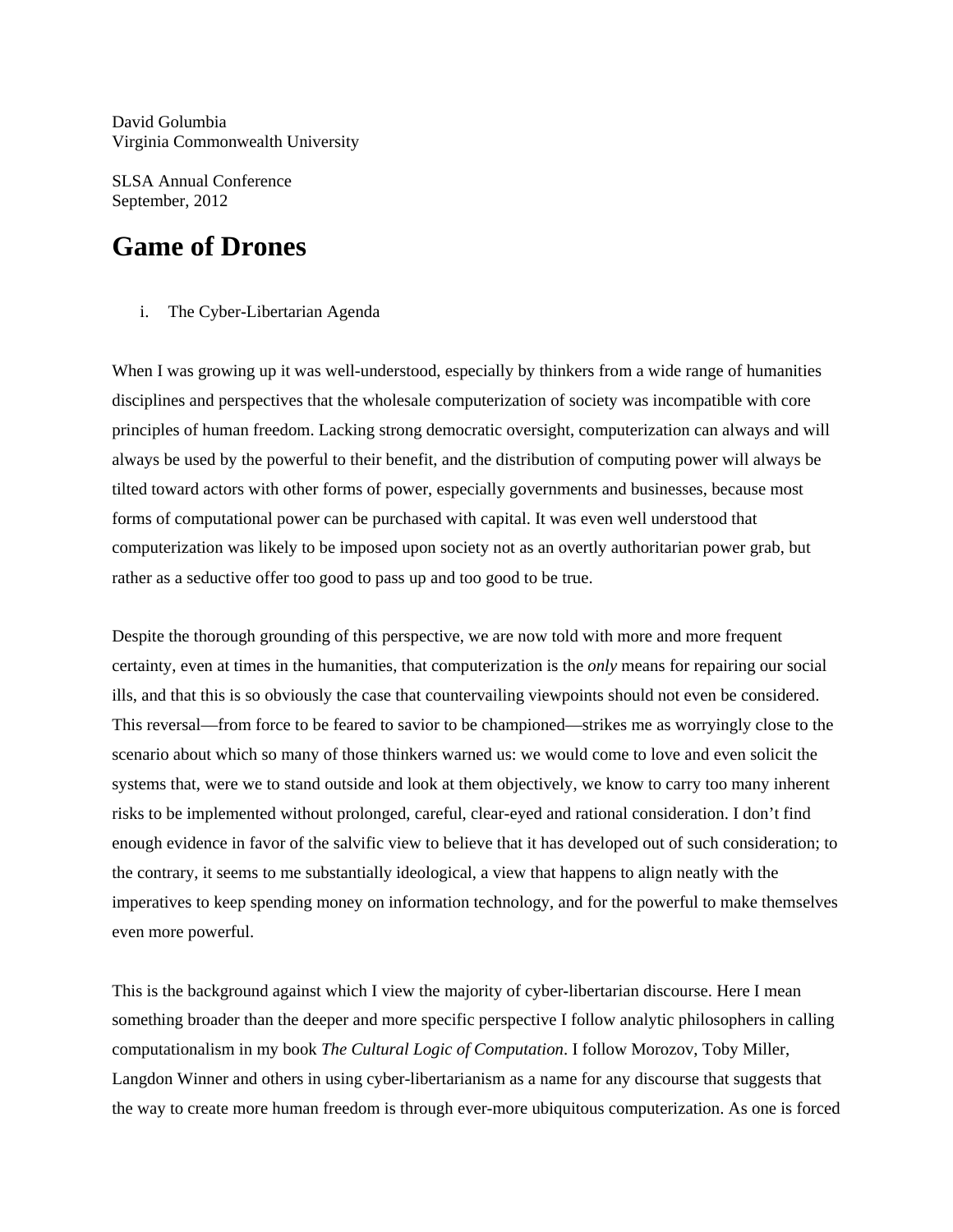now to say at such moments, I am not a Luddite and I am in no way suggesting that we should throw away our computers or go back to the stone age, or the paper age, or whatever you want to call it. What I am suggesting is that the thoroughgoing cyber-libertarianism on which our culture thrives—and which, despite being in many ways an overt and explicit form of pro-capitalist techno-utopianism, often simultaneously declares itself to be an anti-capitalist leftism—offers itself as a kind of self-regulatory moral architecture that can only be an emperor who has no clothes. It is not the case that Facebook, or Twitter, or Google on the one hand, or "hacking" as such on the other, carry within themselves a moral solvent that insures they will only do good, or only be used for good. But because we have so little discourse directed toward finding ways to keep computational power within democratic control—and worse, because our typical *laissez-faire* method for making such decisions is to hand that control over exactly to those who have either a consumptive or productive interest in such decisions, even when the decisions clearly impact those who do not either produce or consume the product in question—we magnify the problems and make it very difficult to develop or even imagine solutions to them.

When I read about "gamification" as a strategy specifically designed to address social and personal problems, I see such calls first and foremost as yet another in the ongoing and sure to be perpetual series of exhortations toward more and more computerization, and toward computerization as the solution to any number of problems including the very problems produced or exacerbated by computerization. Gamification gestures away from the rational democratic discussion of the nature of our real problems and solutions toward them; toward a merger of independent political and intellectual thought with commercial agendas that was anathema to intellectuals of all stripes until just a few years ago; and toward an ongoing disparagement of human agency and human engagement with the life-world that we might ordinarily think comprise the main part of our daily existence. Despite its apparent and overt dependence on human players, the agenda gamification pushes can be understood as, at least in some manifest ways, nonhuman, because as the Sun Microsystems cofounder, computer scientist Bill Joy (2000), famously said, the future it describes doesn't need us, even as it's being sold to us as one we both need and want.

## ii. Gamification and the Senses of "Game"

Perhaps the most disturbing entry into the discourse of gamification so far is Jane McGonigal's *Reality Is Broken*, a book that closely replicates the form of intellectual inquiry while persistently avoiding most of the important intellectual and political questions raised by the book's subject, a book that masquerades as neutral intellectual study while avoiding any substantive reflection on its author's direct commercial interest in its conclusions.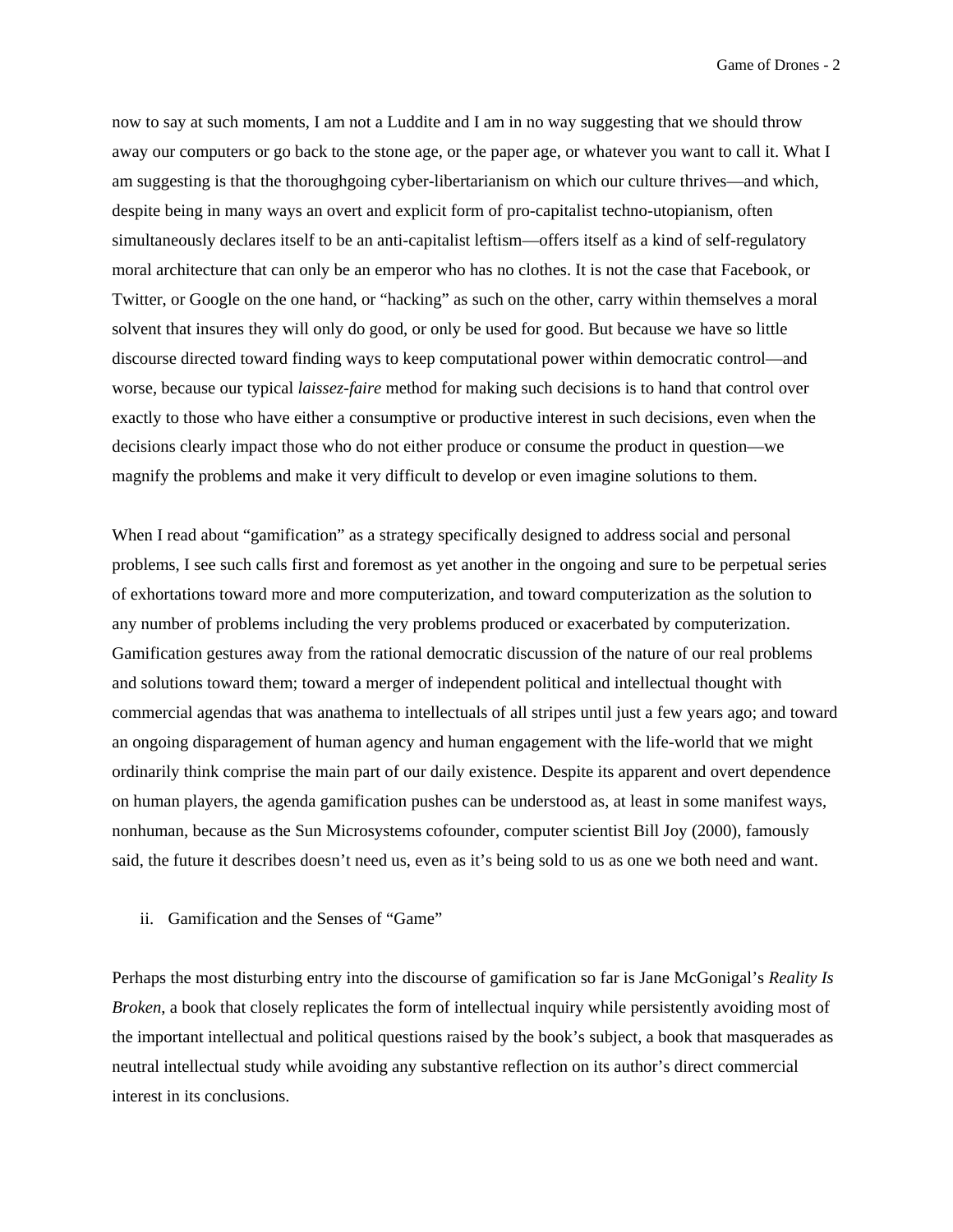Game of Drones - 3

A useful index of McGonigal's method, including her lack of respect for both her sources and her audience, is her reliance on the work of Mihály Csíkszentihályi, well-known around the world for his theory of "flow," which she quotes him in calling "the satisfying, exhilarating feeling of creative accomplishment and higher functioning" (Csíkszentihályi, *Beyond Boredom and Anxiety*, xiii; quoted at RIB 35) McGonigal writes that Csíkszentihályi "found a depressing lack of flow in everyday life, but an overwhelming abundance of it in games and gamelike activities" (RIB 35). McGonigal's repeated reliance on this research and the concept of flow throughout her book might lead one to think there is a natural connection between computer gaming and Csíkszentihályi's theory of optimal experience; he "was right," she says, "about the need to reinvent reality to work more like a game. He was just too early" (RIB 37). What McGonigal fails to mention is that Csíkszentihályi is still an active writer and thinker—like her, he has even given a well-regarded TED talk—but is an outspoken critic of what he calls and she repeatedly dismisses as "screen addiction," specifically noting in a recent *Scientific American* article that games "offer the psychic pleasure" of flow, but that "prolonged exposure of the orienting response can wear players out" (Kubey and Csíkszentihályi 2002), that screen time in general tends to take us away from the intimate physical contact human beings need to thrive, and that the flow of video games *simulates* the kinds of flow he is most interested in, and thereby threatens to remove us from the engagement with the human world that we most need.

Among the most telling examples of McGonigal's willful topsy-turvy style of argumentation is captured in a trope she frequently uses in her talks: "if I'm lying on my deathbed, will I wish I had spent more time playing computer games?" The question arises most directly, I think, from the tremendous timesuck constituted by computer games and the ease with which they distract us from other forms of personal interaction.

The top five regrets people have on their deathbed are:

- I wish I hadn't worked so hard.
- I wish I stayed in touch with family and friends.
- I wish I let myself be happier.
- I wish I'd had the courage to be my true self.
- I wish I had been true to my dreams and not what others expected of me.

It's plain to anyone with even a passing interest in taking games seriously, that rather than being something you regret, games can help prevent the major regrets that people suffer from. Ms. McGonigal then went about detailing some explicit ways in which they fight those regrets. It was a very moving talk and I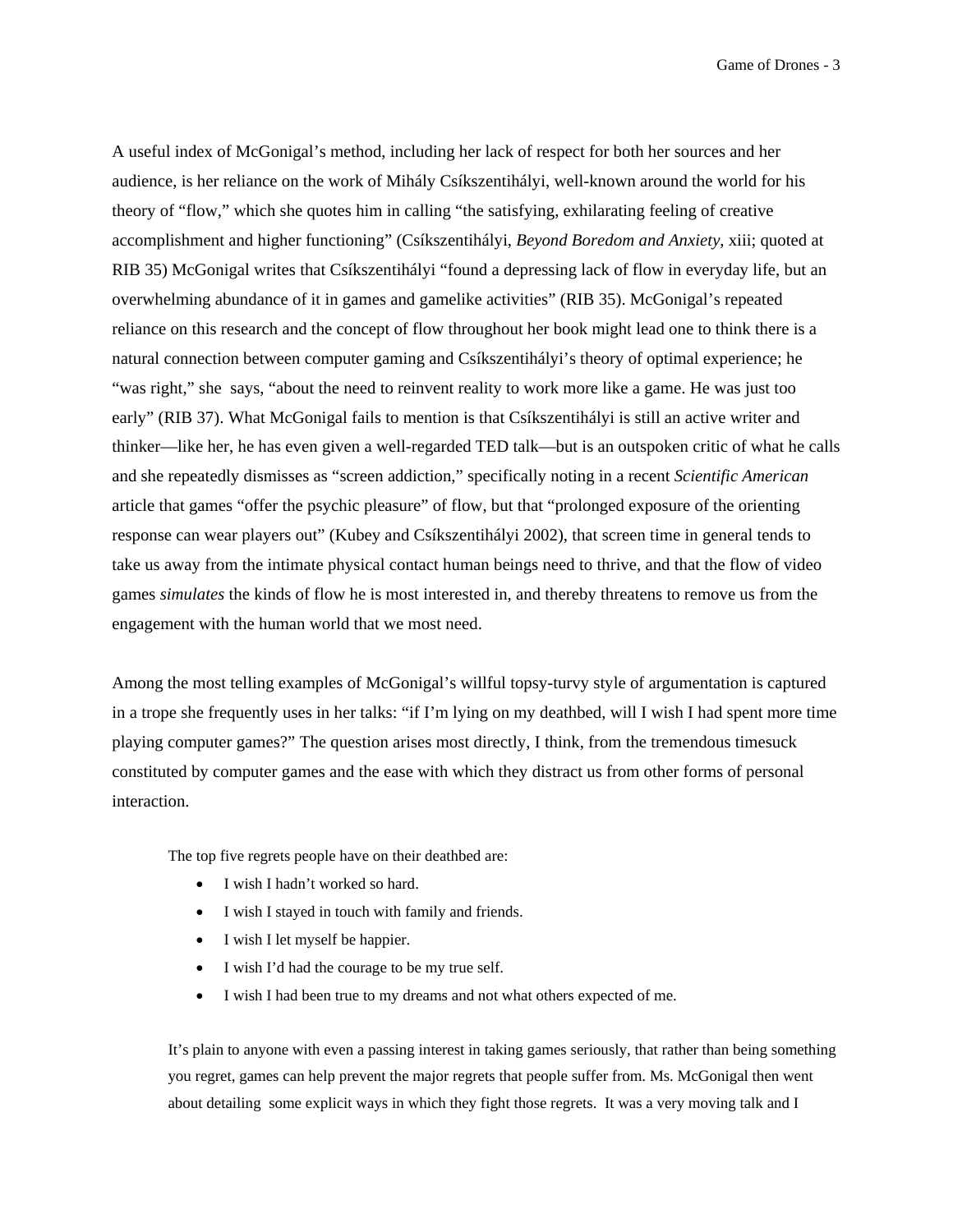highly recommend everyone to check out the website in which she details her research. (Jane McGonigal, "Games for Change Festival" talk, quoted in Proto, "Games for Change Festival – Day 2 Recap")

What I can only describe as the bald disingenuousness of McGonigal's approach is visible in her deployment of this trope, because it would be easy enough to ask this question directly in wellconstructed psychological surveys of just the kind she is relying upon: "do people on their deathbeds wish they'd spent more times playing video games?" While there are presumably some who would, and more power to them, I think I am right in my intuition that they are the minority. But the desiderata that McGonigal uses to advocate for gamification are ones that can only be thought to inhere in games from a blinkered position, since they name qualities that seem on the surface not to be enhanced but rather *diminished* by games, or at least by too much game play. Unlike the blog commentator reporting on McGonigal's talk, I don't think that "*anyone* who takes games seriously" thinks that games are an important means to prevent any of these regrets; to the contrary, at least many of us do think games, or at least too much time spent at video game screens, likely intensify rather than ameliorate these regrets.

Here and throughout *Reality Is Broken* there is one quality more than any other that McGonigal identifies as critical to human happiness, one she is right to identify from work in the only academic field in which she shows any interest (despite her Berkeley PhD in Performance Studies). That field is the slim subsection of psychological research called "happiness studies" or "positive psychology," among the more relentlessly depoliticized and tunnel-visioned versions of academic research in operation today, especially if one divorces it, as McGonigal does, from the rest of the research programs in which it is typically embedded. One of the five deathbed wishes she identifies is to "stay in touch with family and friends," a locution which makes it sound as if all forms of being "in touch" are roughly equivalent. In *Reality Is Broken* McGonigal writes that "we crave social connection. Humans are extremely social creatures, and even the most introverted among us derive a large percentage of our happiness from spending time with the people we care about. We want to share experiences and build bonds, and we most often accomplish that by doing things that matter together" (49).

I could not agree more strongly with this sentiment, and it is rightly repeated throughout *Reality Is Broken*. Not repeated are two fairly clear theses from fields of research other than happiness studies: first, that the kind of social connection offered via the computer is no replacement for the in-person connection which "spending time with the people we care about" tends to suggest to all but the most computercentric among us; second, that the addictive qualities of the computer itself are currently in part responsible for a widespread sense of isolation and disconnection among at least a significant minority of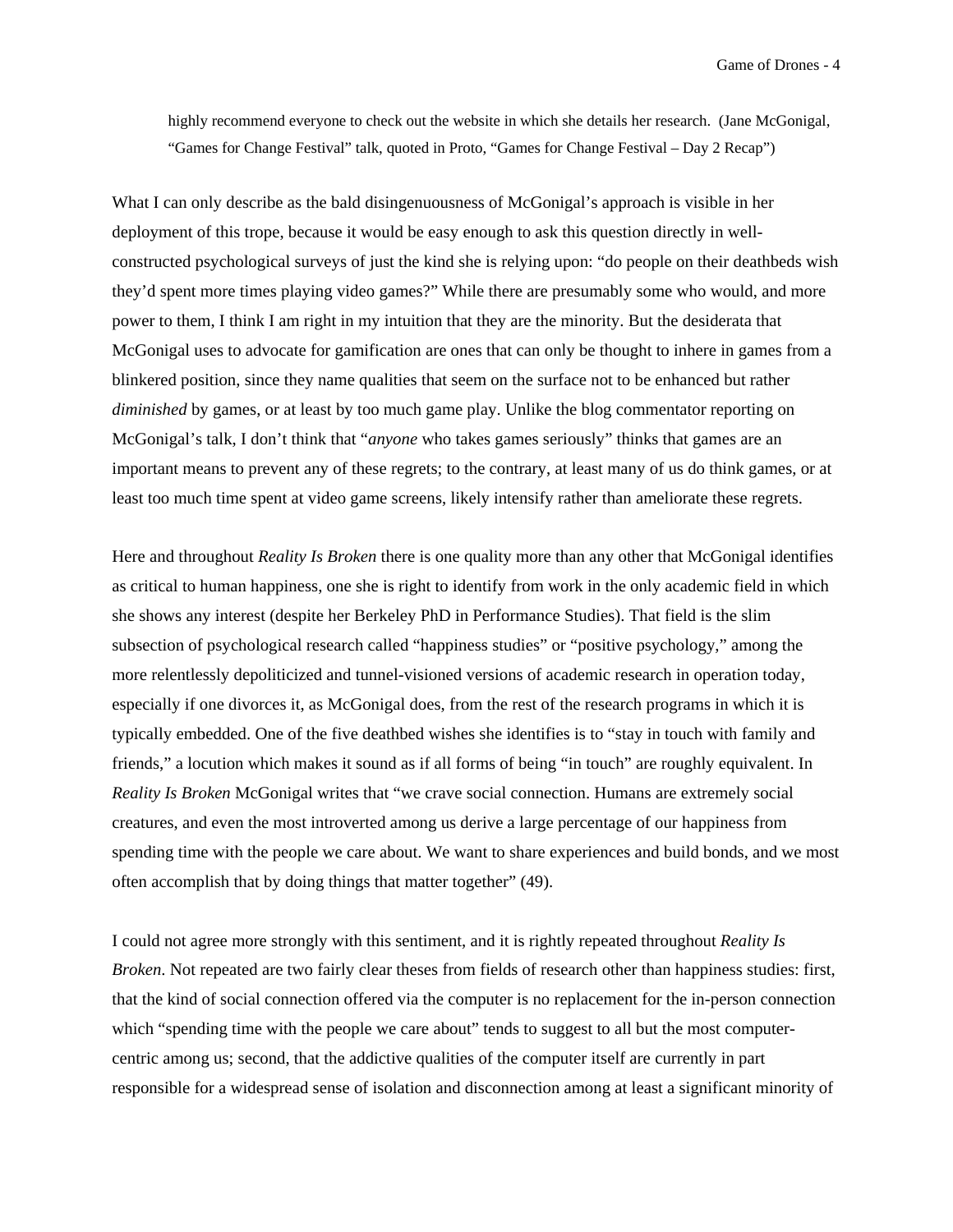contemporary people, as Sherry Turkle reports so ably in *Alone Together*. Since McGonigal, by focusing exclusively on happiness studies, never pauses to consider what might be the causes for the "broken" nature of what she calls "reality," she never even considers the possibility that games, or more specifically video games and other screen-based activities that encourage us to spend even more of our time sutured to our chairs and the video monitor, rather than being the solution to the problems at which she gestures, are part of the problem, and that finding ways to put even more of them into our environment is very likely to make matters worse rather than better.

From people not invested in promoting games, including, sometimes to my surprise, many of my gameloving undergraduates, I hear a story that differs markedly from the one McGonigal tells. We all love texting and messaging and Facebook, they say, in part not just because they offer a kind of enhanced social connection but, just as much and somewhat paradoxically, because they let us and even encourage us to hide from each other. For many of us, at least, there is some part of our brains and our bodies that will tend to choose the least embodied, least "risky" contact with other people, even those about whom we care deeply, even when we know logically and from the perspective of our own experience that we will be happier risking more embodied contact. No matter how clearly we know these facts, if you put a relatively disembodied tool in front of us, many of us will choose it, against our better judgment and against a large part of our brains that tells us to choose better.

One of the easiest places to see the disjunction between the world of human connection gamification says it is promoting, and the nonhuman gaming world it often does promote, in the game with which McGonigal is primarily associated today, SuperBetter. SuperBetter combines game mechanics applied to everyday experiences and tasks, to-do list, and self-help manual, and is largely played on mobile devices. While there are some interesting ideas in this game, and it may have some social benefits which I would not want to deny, it is notable how in its current implementation what the user is told over and over again is that he or she is "super-awesome" just for being him or herself; that nothing need be done to improve things other than changing one's mind—via "Presto Change-O" "magic" as one of the tasks says.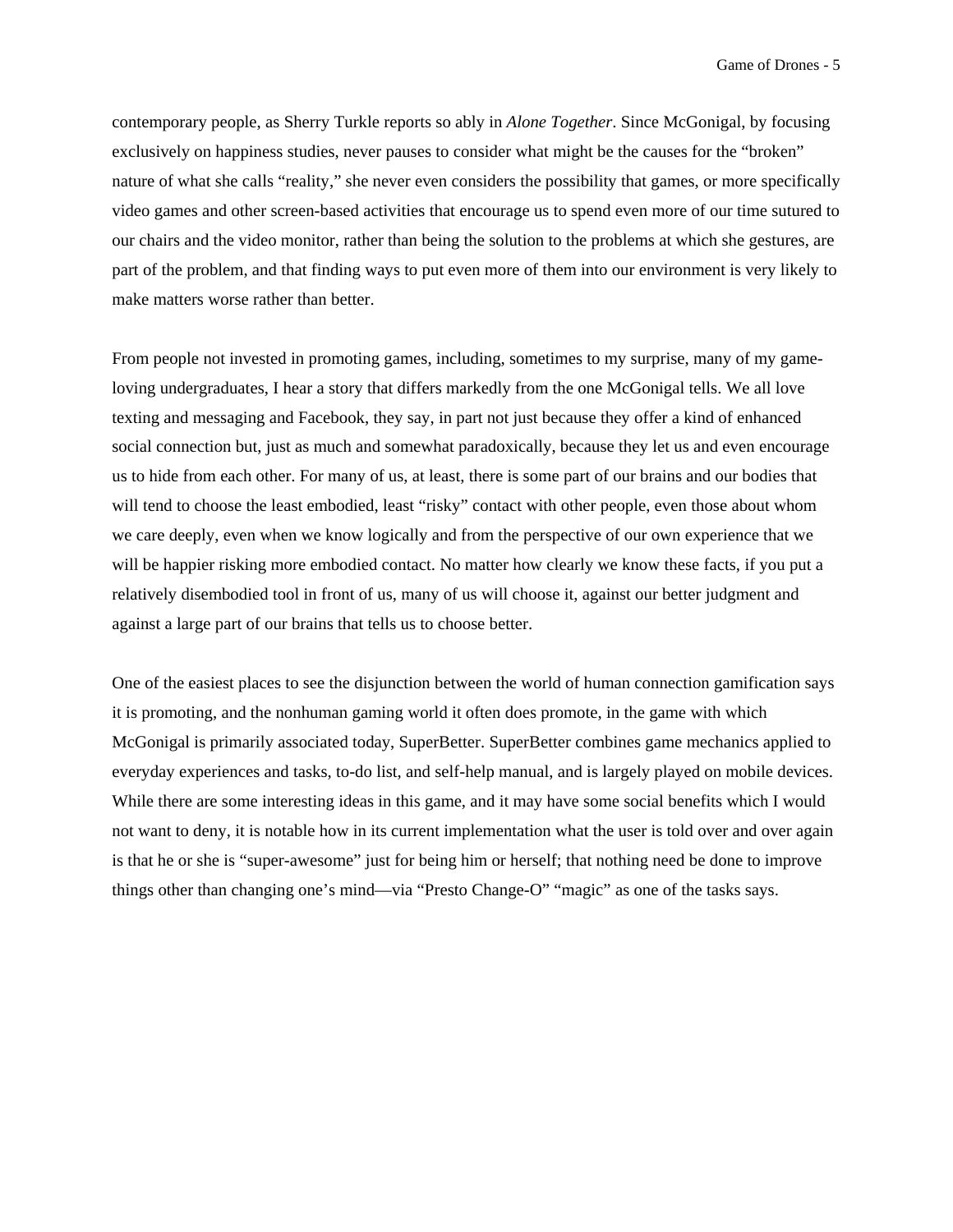

| 6:42 PM<br>Verizon 3G<br>ω<br>83%                                                                                                                                                                      | .u., Verizon 3G<br>6:44 PM<br>ω<br>83%                                                                                                                                                                                                                                                                                                                                                                                                                                 |
|--------------------------------------------------------------------------------------------------------------------------------------------------------------------------------------------------------|------------------------------------------------------------------------------------------------------------------------------------------------------------------------------------------------------------------------------------------------------------------------------------------------------------------------------------------------------------------------------------------------------------------------------------------------------------------------|
| <b>POWER-UPS</b>                                                                                                                                                                                       | <b>POWER-UPS</b>                                                                                                                                                                                                                                                                                                                                                                                                                                                       |
| YOU'VE DONE THIS O TIMES                                                                                                                                                                               | YOU'VE DONE THIS 0 TIMES                                                                                                                                                                                                                                                                                                                                                                                                                                               |
| <b>HUG YOURSELF</b>                                                                                                                                                                                    | PRESTO CHANGE-O                                                                                                                                                                                                                                                                                                                                                                                                                                                        |
| Studies show that touch improves mood<br>and health.<br>Give yourself a hug or a pat on the arm or<br>back while telling your body what a great<br>job it's doing being awesome.<br>$\neq$ 1 did this! | Replace a critical thought or comment<br>with fresh new material using the magic<br>of "Presto Change-o!" Next time you catch<br>yourself getting critical in the mirror, do a<br>Presto Change-o and shift your focus onto<br>what you do like!                                                                                                                                                                                                                       |
|                                                                                                                                                                                                        | Here's how it works: You wrote down your<br>five most-criticized body parts for a Quest at<br>the start of this Power Pack. You also listed<br>ten things you love about your body. Go<br>retrieve both lists now and prepare to be<br>dazzled by the magic of Presto Change-o!<br>Now find two body parts, one you like and<br>one you don't, that are close together or<br>similar. (For example, "pretty brown eyes"<br>goes with "wrinkles" because they are close |
| द्धार<br>0.00<br>HO<br>To do<br>Profile<br>More<br>Activity                                                                                                                                            | 000<br>HO<br>To do<br>Profile<br>More<br><b>Activity</b>                                                                                                                                                                                                                                                                                                                                                                                                               |

The disingenuous nature of this work is nowhere more clearly exposed than in the game's "Power Up" that rightly notes that "studies show that touch improves mood and health," and then tells the user to "Hug Yourself," without noting that, at least as far as I know, it is the touch of *other* people—or even other animals—that is understood to improve our mood and health (see, eg., Weze, Leathard, Grange, Tiplady, and Stevens, "Evaluation of Healing by Gentle Touch"). Just as McGonigal repeatedly makes the paradoxical argument that more time in front of the screen will bring us more physical closeness with our loved ones, her game here advertises the absence of the human as the solution for what she rightly acknowledges is our deep need for its presence.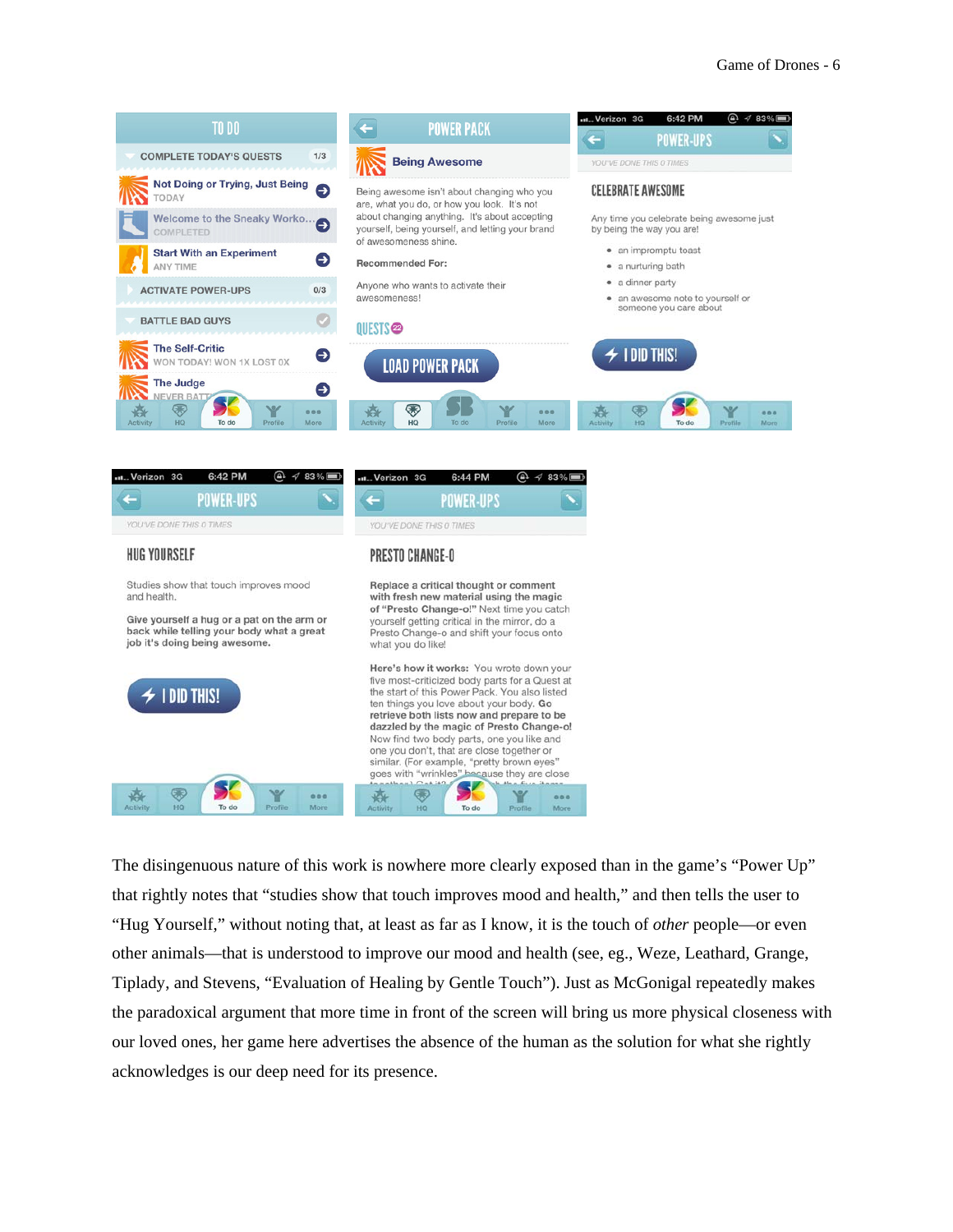Game of Drones - 7

#### iii. Drones as Gamification

One of McGonigal's most disturbing, paradoxical, and tunnel-visioned claims is her prediction that a game designer, working on some unspecified project to solve an unspecified political problem, will be nominated for the Nobel Peace Prize by 2023. As I've already remarked, *Reality Is Broken* suggests we spend much more time inside video games, while offering no recommendations at all for how we increase political thought or analysis that would allow us to understand the world's political problems well enough to create workable solutions to anything the Nobel Committee cares about. While the contributions of video games to world peace have yet to be demonstrated, as far as I know, their contributions to militarization and war are well-known and well-established. Recent scholars like Crogan, Dyer-Whitford and de Peuter, and Der Derian, as well as my fellow panelists, have noted the development of a "militaryentertainment complex," or what Peter Singer ("Meet the Sims") calls "militainment," one of whose effects is to serve as a primary tool for recruitment, especially of young people; estimates place the current US budget for video games of all sorts, including its own *America's Army* recruitment tool, internal training software, and work with commercial game developers, at over \$6 billion (Singer, "Meet the Sims").

# **Achievements: Unlocked**

In achievement: unlocked on December 23, 2010 at 9:14 pm

 $My #1$  goal in life is to see a game designer nominated for a Nobel Peace Prize. I've forecast that this will happen by the year 2023. Of course, it's not enough to just forecast the future  $-$  I'm also actively working to make it a reality. (And you can too - join Gameful, the Secret HQ for Worldchanging Game Developers.)

From http://janemcgonigal.com



One effect of the wide spread of games, many of them built directly on military models, is to prime and identify those members of our society most likely to be ready, even to volunteer, for military service; one of the most robust canards of game defenders is that since violent games do not desensitize to violence everyone who plays them, that therefore they cannot be said to promote violence. Of course, the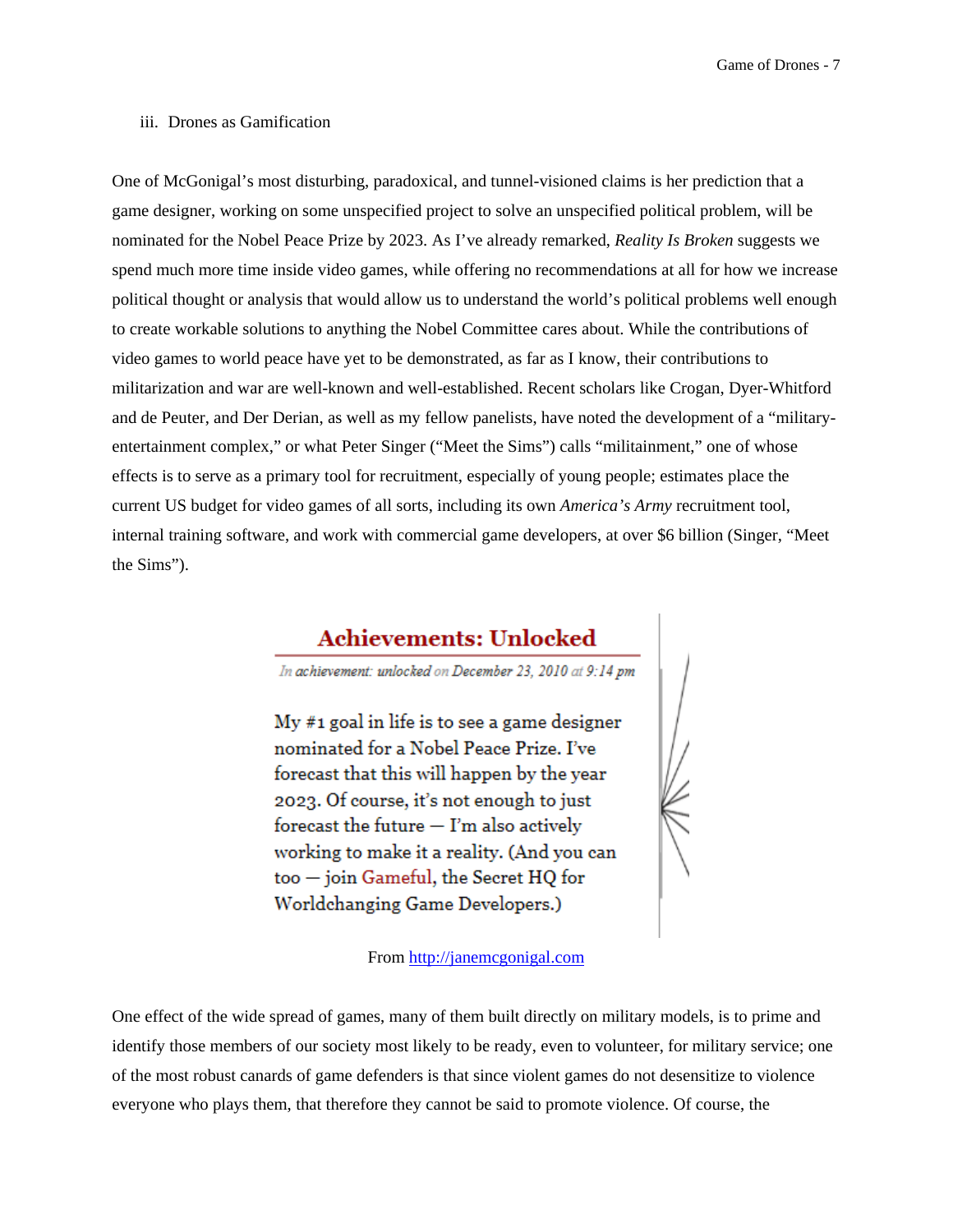deployers of the military version of gamification know that they do not need, and probably do not even want, the games to prime everyone for service; rather they want the games to target and prime that particular subsection of citizens who will take to the activity with particular skill and fervor. If one wants to call that free choice, semantics may require it, but it is a particular perversion of "free choice" through a kind of statistical manipulation that, seen from the top down, looks like it is anything but free.

The recent widespread deployment by the US in particular of Unmanned Combat Vehicles (UCVs), especially Unmanned Aerial Vehicles (UAVs), collectively and colloquially known as *drones*, poses significant ethical and legal problems for not just the military but civil and democratic society as a whole. As one recent legal commentator puts it, "the concern is not the introduction of robots into the battlefield, but the gradual removal of humans" (Kanwar 2011, 3; see Singer 2009 for a complete overview). What strikes me as especially appropriate to the gamification discourse is not so much the physical drones themselves, but the software by which the drones are operated, which resembles video games very strongly, and this removal of human actors from the field of battle.



"War With Friends: Pentagon Eyes a Drone App Store," Wired Danger Room (Jun 18, 2012). http://www.wired.com/dangerroom/2012/06/drone-app-store/. Image provided by **DreamHammer**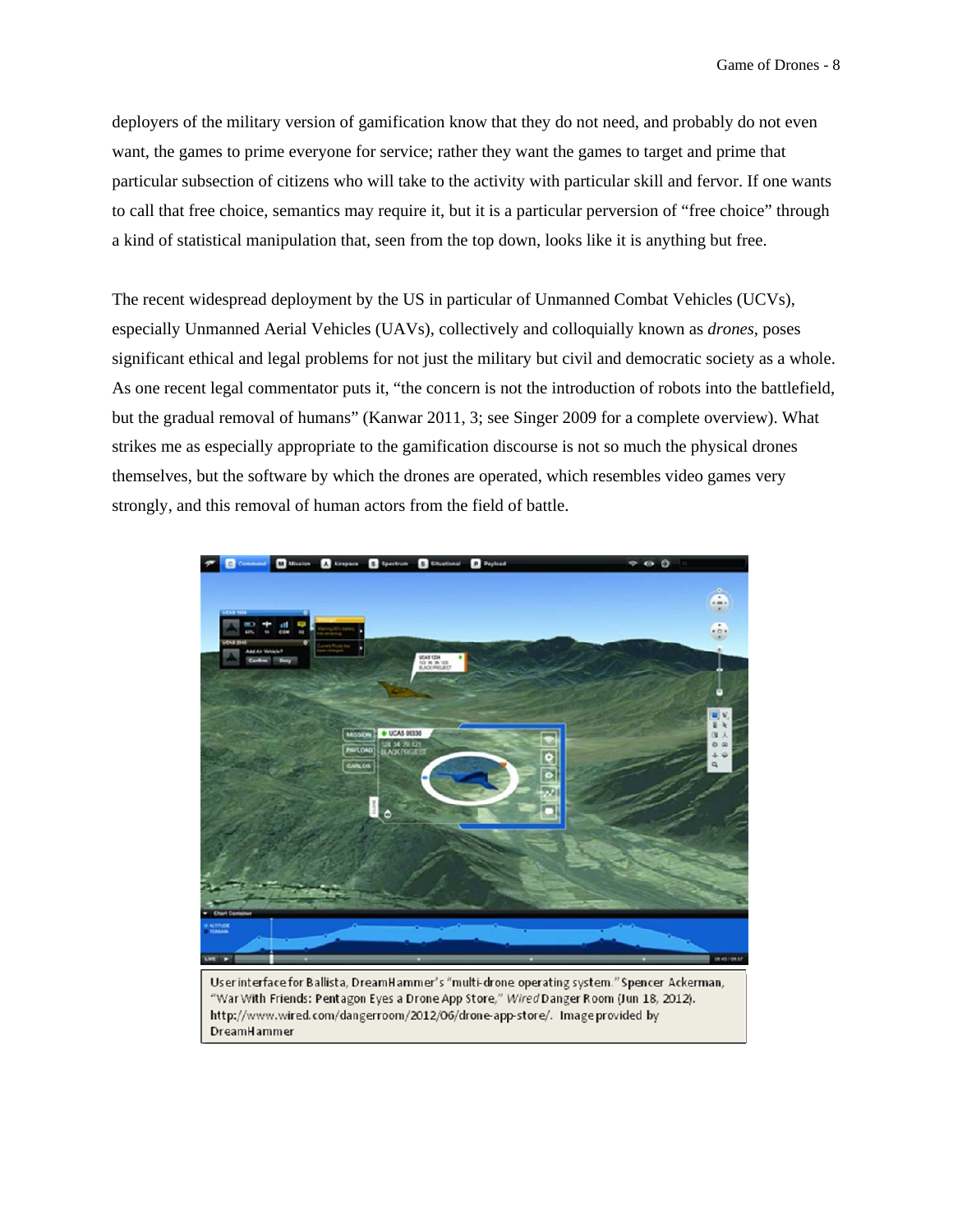

What is disturbing about the removal of humans in this way is the fundamental lack of equivalence it introduces into what is understood the profoundly equalizing nature of war. In its ideal state, at least, war is understood as a kind of game in which the stakes are precisely the most valuable thing we have to offer: human life. Because its stakes are just that high, we enter into war only when it is unavoidable, only when we have no other alternative. At that moment we put our own lives at risk as we put the lives of our opponents at risk as well.

To some extent these are old issues; many forms of military and technological superiority allow one side or the other to put its troops more or less out of harm's way. But the canonical examples of such intervention—using jet planes to bomb when the other side has no air power, using land mines, or launching missiles from ships or remote ground sites, along with currently illegal and (apparently) unused tactics such as biological, chemical, and nuclear warfare—are already among the means that raise persistent claims of unfairness and that may violate laws of war. Further, many of those tactics that are currently legal involve, at least arguably, the physical presence of the bodies of the opposing forces somewhere near, if not in, the theater of combat, so that it is conceptually possible for the other side to attack the aircraft carrier or jet plane, even if by unconventional or asymmetric means.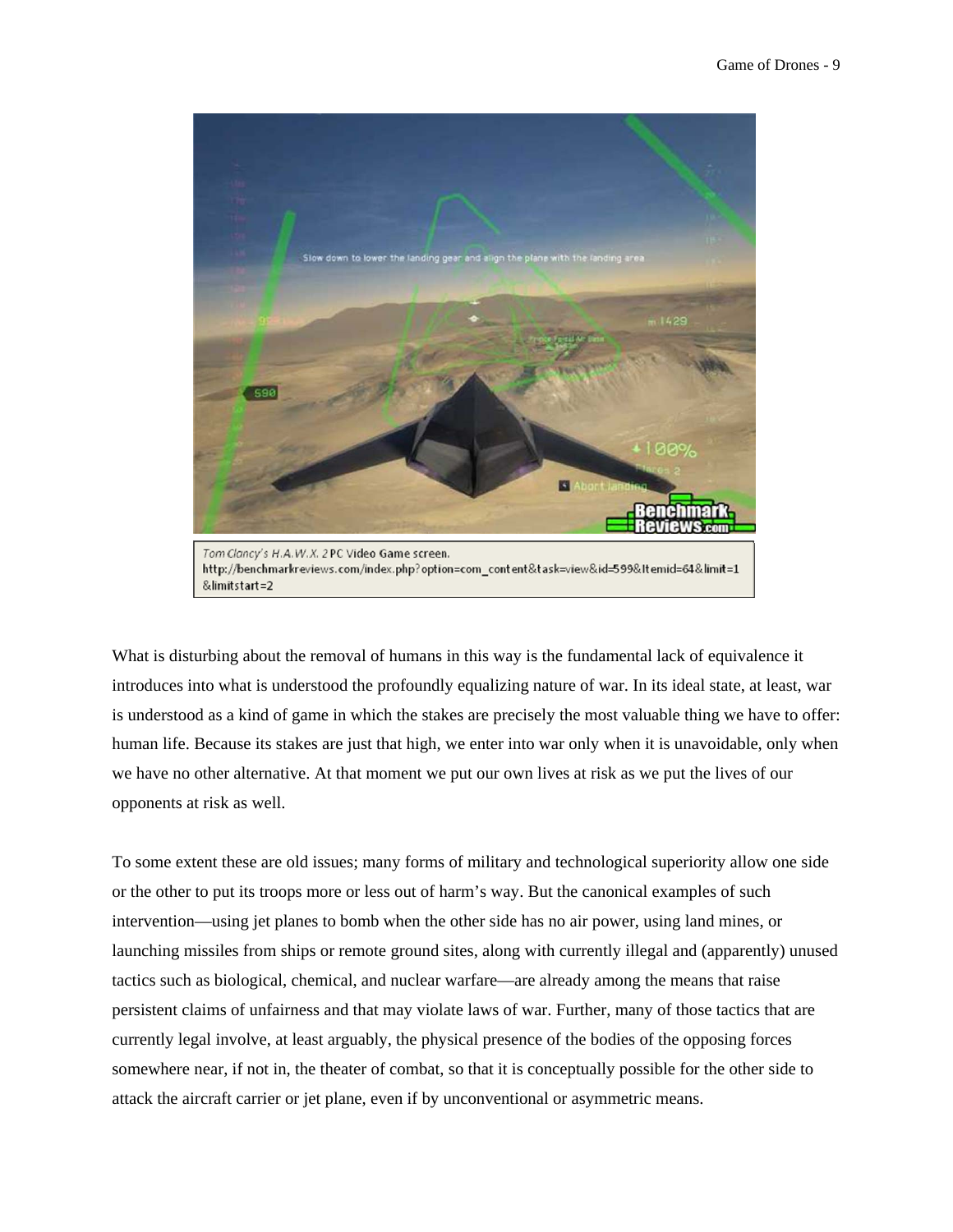Game of Drones - 10

I believe that one cause for the current acceptance of drone warfare among the American public is its own asymmetric nature: that it is designed to protect our troops while endangering theirs. Were this tactic available to all sides—for example if Pakistani troops could send drones into Colorado and target US drone pilots—it would first of all lose one of its main advantages, an advantage I am arguing is illicit and, on the thought of at least some military observers, illegal. Were the truly asymmetric product we now use to be available in reverse—were the Pakistanis able to target US citizens on our own soil while we had no defenses against them, and could not ourselves target the troops, it is not hard to imagine Americans rising up in vocal protest of the asymmetric nature of the tactic. Indeed, the line between what we call "terrorism" in virtue of not its political goals but its asymmetric nature, and drone strikes precisely against populations who themselves do not have access to the same tools of war, is remarkably thin. As recent reports have made very clear (Kaufman, "NYU-Stanford Report"), the violence perpetrated by drones, due both to their panoptical surveillance capabilities and to the lack of human operators directly accessible to enemy combatants, is experienced by our opponents, including its civilian noncombatants, as a new and especially terrifying form of psychological as well as physical warfare.

Today we read with increasing frequency, mostly in the political press, that drone operators themselves experience a peculiar kind of mental distress associated exactly with their disengagement from the field of battle: from, essentially, not having their lives at stake. In a 2010 interview with *Der Spiegel*, when asked "does your own physical safety make a difference for you?," US drone pilot Major Bryan Callahan answers:

It sounds strange but being far away and safe is kind of a bummer. The other guys are exposing themselves, and that to me is still quite an honorable thing to do. So I feel like I'm cheating them. I'm relatively safe. If I screw up or miss something, if I screw up a shot, I wish it was me down

there, not them. Sometimes I feel like I left them behind. (Pitzke, "It Is Not a Video Game") Interestingly, the interview is titled with a quotation from Callahan that despite its resemblance to one, drone software "is not a video game." What he means is that the consequences of using the software are real, human ones, but "it's easy to think that [it is a video game], to fall into that trap." This parallels exactly an insight into what it means to be human that I see stretching back at least to Kant, in which part of what makes our world meaningful is precisely our own embodied investment in it and in each other; it seems to me plausible that the distress felt by drone operators is of a similar kind to the "alone together" feeling Turkle describes, and that both result precisely from gamifying parts of the world from which there are many reasons to worry about the subtraction of the human.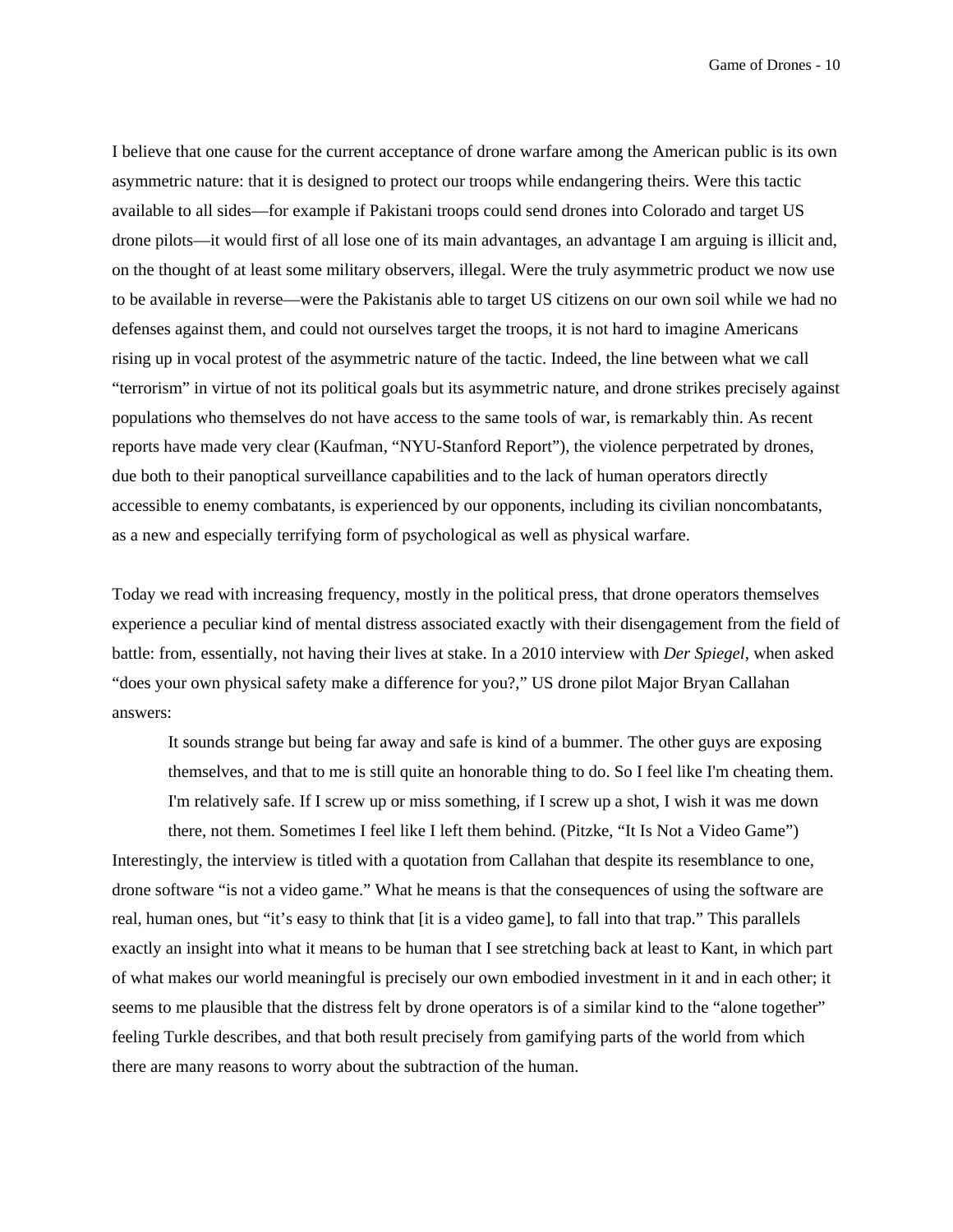While its advocates suggest, then, that what our society needs to free itself is to become more gamified, the widespread adoption of games constitutes part of a thoroughgoing, deliberate, well-planned effort to control the actions, wishes, and beliefs of the population to a degree unthinkable even a generation ago. Anyone who looks at contemporary political campaigns in the US and does not see how thoroughly the voting public is being gamed in this regard needs to look more closely. Anyone who thinks that software of incredible sophistication, utilizing exactly the data we provide via any number of fun tools like Facebook and Farmville, is not being used to manipulate us with extreme care, sophistication, and secrecy, is living in a dream, a dream produced in part by games. Much of what is done by political parties, especially on the right, exists in a kind of confident dream of faux-openness, in which the venality and dishonesty of their operations can be repeatedly brought to light, while losing almost none of its efficacy, and in fact perhaps gaining efficacy, in no small part via gaming operations of a level of sophistication so great that most of us choose not to believe they are even possible—a fact the game masters know very well.

McGonigal and the gamifiers tell us that games will make our world more fun, without reflecting seriously on why it is that games are more fun than our everyday experience, or on what the effects could be on our everyday experience if we find more and more that there is another "reality," a simulated world, that is tremendously more fun than the world in which we live. It is no accident that the software that controls drones removes human beings from the field of combat; despite the rhetoric, a principle goal of most regimes of computerization is to eliminate human interaction and human participation from whatever domain is being computerized. One need only look at the floor of any manufacturing business, or of securities trading, or of customer service, and so many other industries, to see that what we call "efficiency" translates directly into a vast reduction in the number of workers required and the general ability of machines to do more and more of what we used to need humans for. Make no mistake: there is no more nonhuman actor, and no more effective game master, than capital itself; and while one might imagine that capital requires human actors as some version of its lifeblood, to consume if nothing else, we have plenty of historical evidence that clearly shows that capital will find any avenue to continue its rapacious acceleration, up to and including the limit of destroying its own productive base. The close imbrication of capital with computerization augurs poorly for discourses of liberation that tie themselves closely to computerized salvation. What we need is not more games that tell us "we are super great just for being ourselves," and that the solution to the breakages in our experience is to lose ourselves in more screens. We need to learn how to take control back from the game masters.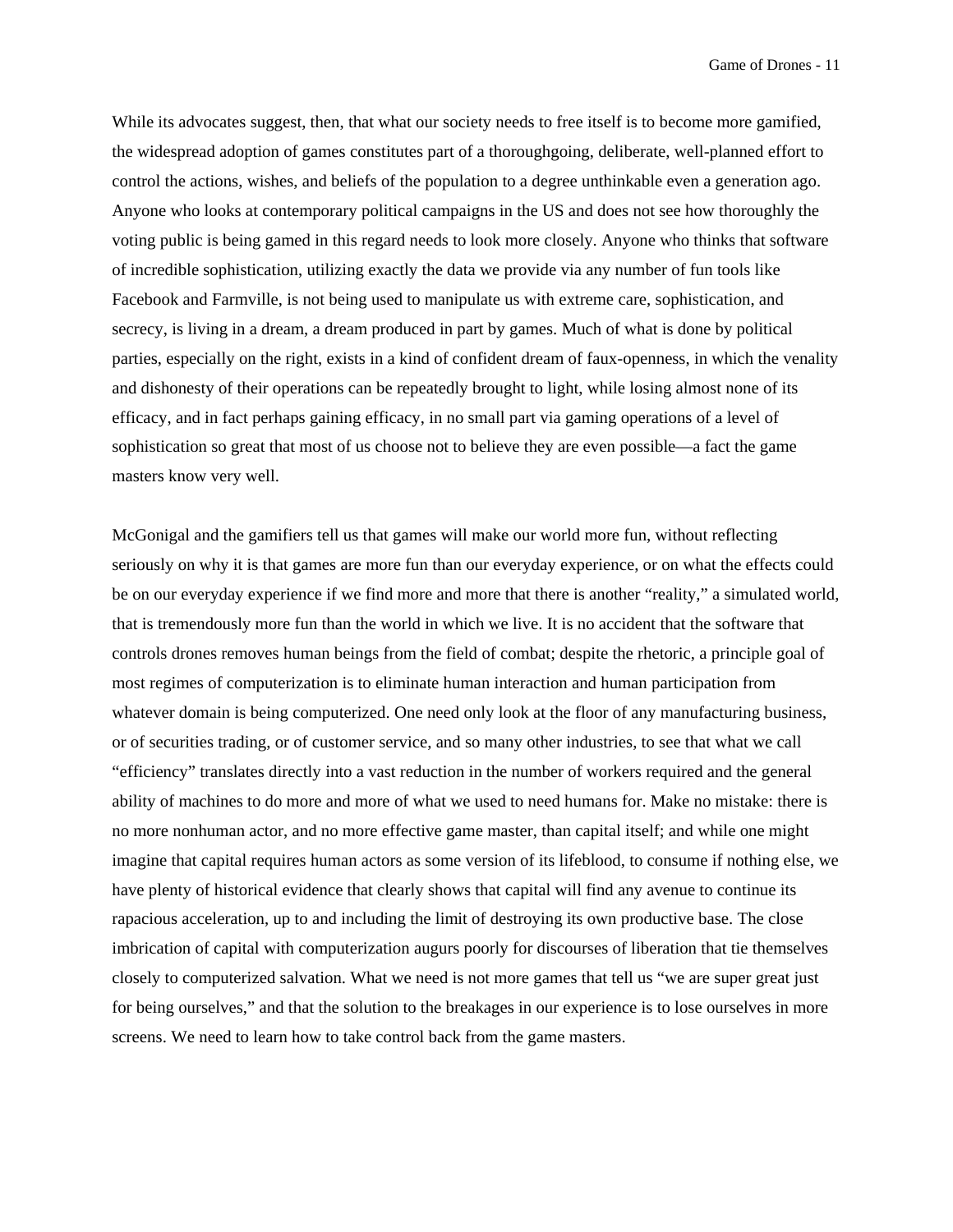My goal has been by no means to suggest the elimination of video games. Games are fun, fun is good, I am all for fun—indeed I am very serious when I say that a world without games, actual games for play, is entirely anathema to me. My goal has been to argue against the discourse that in order to fix social problems we should first of all look to games, that we should consider games a wrongly-critiqued minority, and especially that we should take literally the inherent claim of the gamifiers that computerization in general or gamification in particular is being done primarily to make things better. As Ian Bogost has rightly pointed out, that claim is bullshit. Gamification is primarily being promoted to make things better for those who benefit from increased computerization, and at bottom that will always benefit the powerful even more than it benefits those with relatively less power, even when the mechanism for that is making successful gamifiers *into* the powerful. My goal has been to challenge us to figure out ways to develop constraints other than "do what feels good until you get sick of it" and "whatever the tech companies manage to sell to the most number of people is fine" for activities that may have a general negative impact on vital parts of the social fabric. What I hope especially to have suggested, and what I hope to insist on, is that humanities scholars of digital media are today one of the only groups in any kind of position to raise critical questions about both the discourse of gamification and the effects of generalized computerization; that we are the nearly unique heirs to any number of extremely deep discourses about what computerization is for and what its effects are, and that it is our responsibility to keep alive the questions raised in those discourses; and that if society cannot look to us to be the guardians of what is vital to the human, it is not at all clear to whom it will be able to look.

### **Works Cited**

- Bogost, Ian. 2011. "Gamification Is Bullshit." (Aug 8). Blog posting. http://www.bogost.com/blog/gamification\_is\_bullshit.shtml. Accessed Sep 25, 2012.
- Csíkszentihályi, Mihály. 1975. *Beyond Boredom and Anxiety: The Experience of Play in Work and Games*. San Francisco, CA: Jossey-Bass.
- Crogan, Patrick. 2011. *Gameplay Mode: War, Simulation, and Technoscience*. Minneapolis: University of Minnesota Press.
- Der Derian, James. 2001. *Virtuous War: Mapping the Military-Industrial-Media-Entertainment Network*. New York: Basic Books.
- Dyer-Whitford, Nick, and Greig de Peuter. 2009. *Games of Empire: Global Capitalism and Video Games*. Minneapolis: University of Minnesota Press.
- "Gamification." No date. Gamification wiki entry. http://gamification.org/wiki/Gamification. Accessed Sep 16, 2012.
- Golumbia, David. 2009. *The Cultural Logic of Computation*. Cambridge, MA: Harvard University Press.